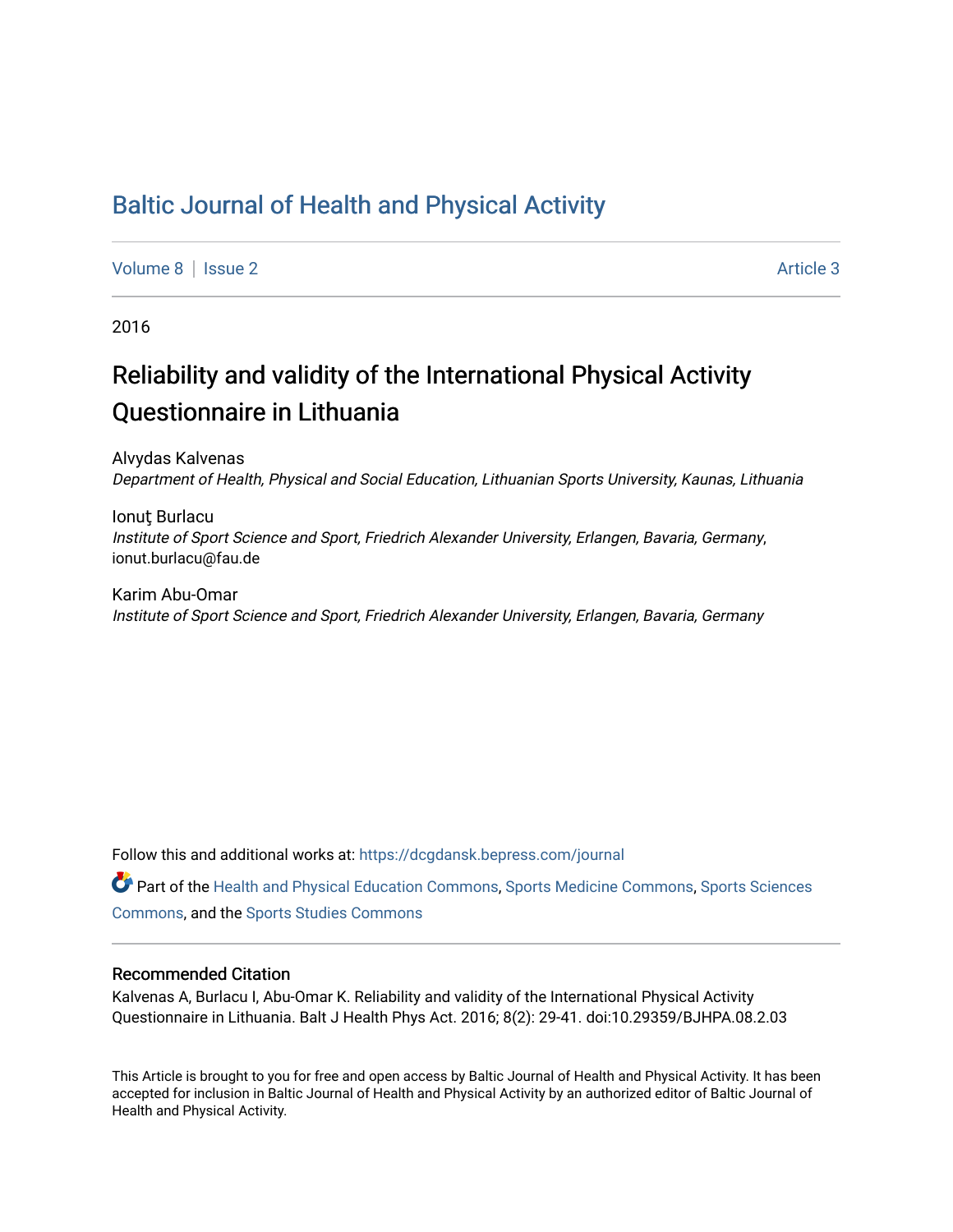**Authors' Contribution:**

- **A** Study Design
- **B** Data Collection **C** Statistical Analysis
- **D** Data Interpretation
- **E** Manuscript Preparation
- **F** Literature Search
- **G** Funds Collection

L

# **Reliability and validity of the International Physical Activity Questionnaire in Lithuania**

**Alvydas Kalvenas1 ABDEFG, Ionuţ Burlacu2 ACDEF, Karim Abu-Omar2 ACDEF**

- <sup>1</sup> Department of Health, Physical and Social Education, Lithuanian Sports University, Kaunas, Lithuania
- 2 Institute of Sport Science and Sport, Friedrich Alexander University, Erlangen, Bavaria, Germany

| abstract                |                                                                                                                                                                                                                                                                                                                                                                                                                |
|-------------------------|----------------------------------------------------------------------------------------------------------------------------------------------------------------------------------------------------------------------------------------------------------------------------------------------------------------------------------------------------------------------------------------------------------------|
| <b>Background</b>       | Purpose of the study was to examine: (1) the criterion validity and test-retest reliability<br>of the IPAQ-LT short-form (SF) and long-form (LF) and (2) its potential over-reporting and<br>energy expenditure over-estimation.                                                                                                                                                                               |
| <b>Material/Methods</b> | 130 participants, aged 18 - 69 years, wore the Actigraph GT3X accelerometer (ACC) on all<br>waking hours over 7 consecutive days. One day before and after they completed both ver-<br>sions of the back-translated IPAQ-LT. 92 participants were included for the reliability and 81<br>for the validity tests. Spearman's rho correlation coefficients were calculated as the measu-<br>rement of agreement. |
| <b>Results</b>          | Only the walking category significantly ( $p < 0.05$ ) correlated with the ACC, SF (.22), LF (.20).<br>Compared with ACC data IPAQ-LT averaged 997% (SF) and 1512% (LF) more weekly minu-<br>tes of PA and 864% (SF) and 1477% (LF) more MET-min/week. The classification of partici-<br>pants as sufficiently active was 87.6% (SF), 90.1% (LF), and 8.7% (ACC).                                              |
| <b>Conclusions</b>      | The validity for total PA scored relatively low compared with other studies. Substantial PA<br>over-reporting and EE over-estimation were observed. As such, the evidence is very weak<br>to support the use of IPAQ-LT as a relative or an absolute measure of PA and further work<br>in this regard is amended.                                                                                              |
| Key words               | physical activity, IPAQ, over-reporting, validity and reliability, surveillance, Lithuania                                                                                                                                                                                                                                                                                                                     |

| article details              |                                                                                                                                                                                                                                                                                                                                                                                                                                                                                                                                                                                                                                                                                                                                                                                                      |
|------------------------------|------------------------------------------------------------------------------------------------------------------------------------------------------------------------------------------------------------------------------------------------------------------------------------------------------------------------------------------------------------------------------------------------------------------------------------------------------------------------------------------------------------------------------------------------------------------------------------------------------------------------------------------------------------------------------------------------------------------------------------------------------------------------------------------------------|
| <b>Article statistics</b>    | Word count: 4,755; Tables: 5; Figures: 0; References: 32                                                                                                                                                                                                                                                                                                                                                                                                                                                                                                                                                                                                                                                                                                                                             |
|                              | Received: May 2015; Accepted: March 2016; Published: June 2016                                                                                                                                                                                                                                                                                                                                                                                                                                                                                                                                                                                                                                                                                                                                       |
| <b>Full-text PDF:</b>        | http://www.balticsportscience.com                                                                                                                                                                                                                                                                                                                                                                                                                                                                                                                                                                                                                                                                                                                                                                    |
| Copyright                    | © Gdansk University of Physical Education and Sport, Poland                                                                                                                                                                                                                                                                                                                                                                                                                                                                                                                                                                                                                                                                                                                                          |
| Indexation:                  | AGRO, Celdes, CNKI Scholar (China National Knowledge Infrastructure), CNPIEC, De Gruyter - IBR (International<br>Bibliography of Reviews of Scholarly Literature in the Humanities and Social Sciences), De Gruyter - IBZ<br>(International Bibliography of Periodical Literature in the Humanities and Social Sciences), DOAJ, EBSCO - Central<br>& Eastern European Academic Source, EBSCO - SPORTDiscus, EBSCO Discovery Service, Google Scholar, Index<br>Copernicus, J-Gate, Naviga (Softweco, Primo Central (ExLibris), ProQuest - Family Health, ProQuest - Health &<br>Medical Complete, ProQuest - Illustrata: Health Sciences, ProQuest - Nursing & Allied Health Source, Summon<br>(Serials Solutions/ProQuest, TDOne (TDNet), Ulrich's Periodicals Directory/ulrichsweb, WorldCat (OCLC) |
| <b>Funding:</b>              | This research received no specific grant from any funding agency in the public, commercial, or not-for-profit<br>sectors.                                                                                                                                                                                                                                                                                                                                                                                                                                                                                                                                                                                                                                                                            |
| <b>Conflict of interest:</b> | Authors have declared that no competing interest exists.                                                                                                                                                                                                                                                                                                                                                                                                                                                                                                                                                                                                                                                                                                                                             |
| <b>Corresponding author:</b> | lonut Burlacu, Institut für Sportwissenschaft und Sport; Gebbertstraße. 123b D-91058 Erlangen, Germany;<br>e-mail: ionut.burlacu@fau.de; phone: 0049 9131 85 25 456                                                                                                                                                                                                                                                                                                                                                                                                                                                                                                                                                                                                                                  |
| <b>Open Access License:</b>  | This is an open access article distributed under the terms of the Creative Commons Attribution-Non-commercial<br>4.0 International (http://creativecommons.org/licenses/by-nc/4.0/), which permits use, distribution, and<br>reproduction in any medium, provided the original work is properly cited, the use is non-commercial and is<br>otherwise in compliance with the license.                                                                                                                                                                                                                                                                                                                                                                                                                 |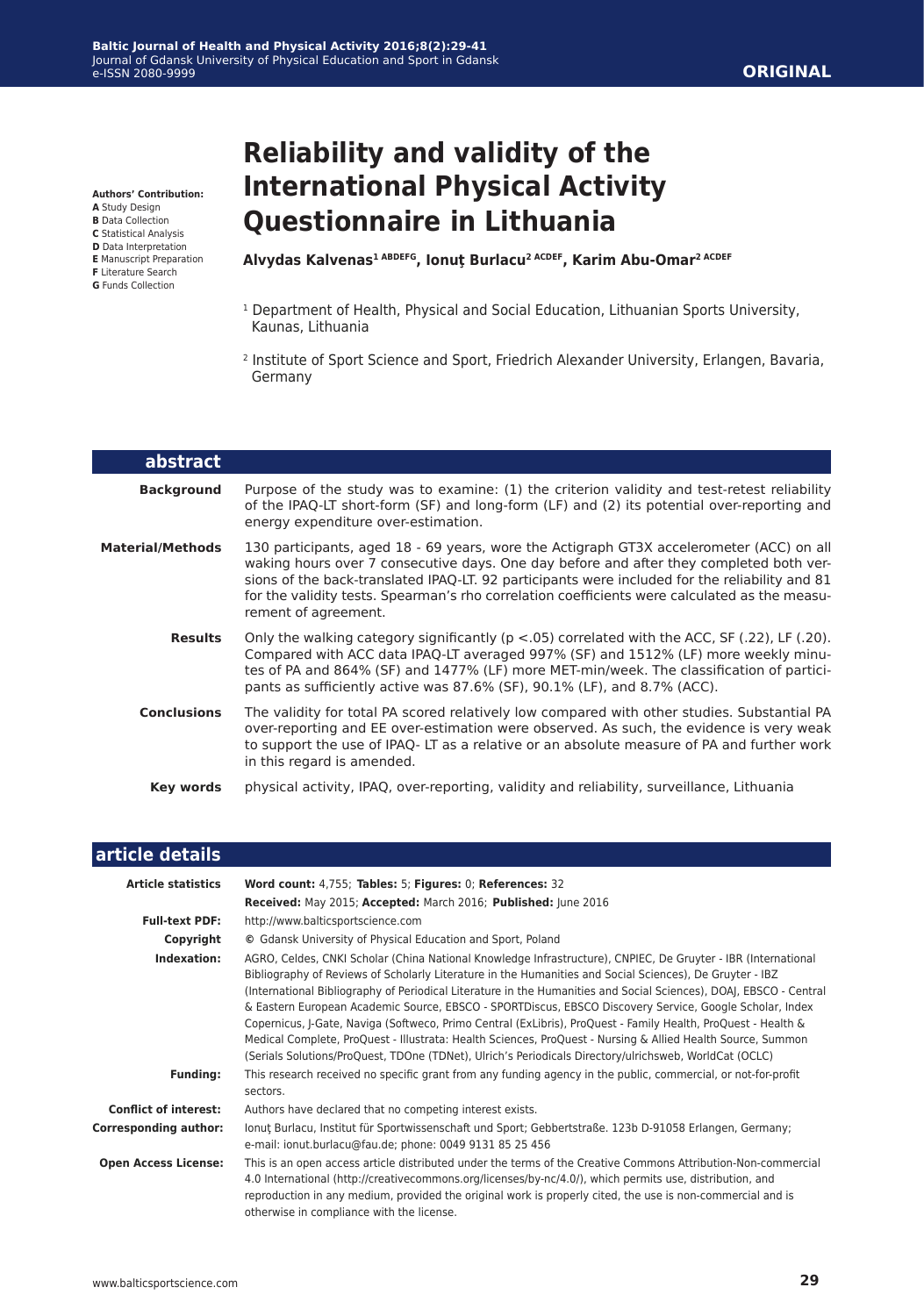# **introduction**

The measurement of physical activity (PA) is of crucial importance for the understanding of its determinants, evaluating the efficacy of interventions as well as informing health-policymakers [1]. In this regard, surveillance systems that allow national and international monitoring and comparisons are mandated [2, 3]. Consequently, standardised approaches to measuring, and collecting and analysing PA data are essential [3, 4]. One prominent instrument for PA surveillance is the International PA Questionnaire (IPAQ). After its development, both IPAQ's short (SF) and long form (LF) measurement properties have been investigated in numerous countries and its use has been recommended for surveillance purposes [5].

Since then, to the extent of our knowledge, the metric properties of the LF have been tested in few studies [5-7] and indicated comparable low correlations of the IPAQ-LF against accelerometer (ACC) data. The IPAQ - SF has been validated in a number of studies, and a recent review of 23 studies concluded that while its reliability has been proven, with respect to its validity, in the large majority of the studies (18) only small correlations with objective measures (ACCs) of activity were found for total PA (range of  $r = 0.09$  to 0.39) while vigorous PA (range  $r = -0.18 - 0.47 - 9$  out of 15 over  $r = 0.2$ ) and walking (range  $r = 0.27 - 0.57 - 3$  out of 4 over  $r = 0.4$ ) showing some acceptable correlations [8]. Importantly, it has been noted that the issue of under- or over-reporting is rarely approached [8]. Also, when comparing across countries and studies, there is variability in the validity of the IPAQ-SF [5, 8], and as such testing for its intercultural applicability and adequacy has been called for [2, 5, 8].

Given the need of harmonization of health instruments in the European context [2, 9], the use of IPAQ for PA surveillance purposes across this region [10], the lack of its validation in the Lithuanian population and the restrictive use of leisure-time PA as an indicator in Lithuanian FinBalt based surveys [11], examining the reliability and validity of IPAQ for this nation is of crucial importance. Moreover, the importance of this study is accentuated by its comprehensive nature defined by the simultaneous validation of the SF and the LF, its focus on the over-reporting issue [8,12] and the classification of participants according to physical activity levels defined by the IPAQ scoring protocol [13]. Against this background, this study aims (1) to examine the criterion validity and test-retest reliability of the IPAQ-LTSF and LF and (2) to assess its potential over-reporting and EE over-estimation in a Lithuanian sample of healthy adults.

# **material and methods**

## **participants**

The study was performed in 2010 and involved a convenience sample of 130 participants aged 18–69 years, living in an urban area and considering themselves healthy. Participants were recruited among the employees of a university and a private company. The ethical approval was obtained from the Ethics Supervision Committee in Social Sciences. Verbal consent was obtained from all subjects participating in the study.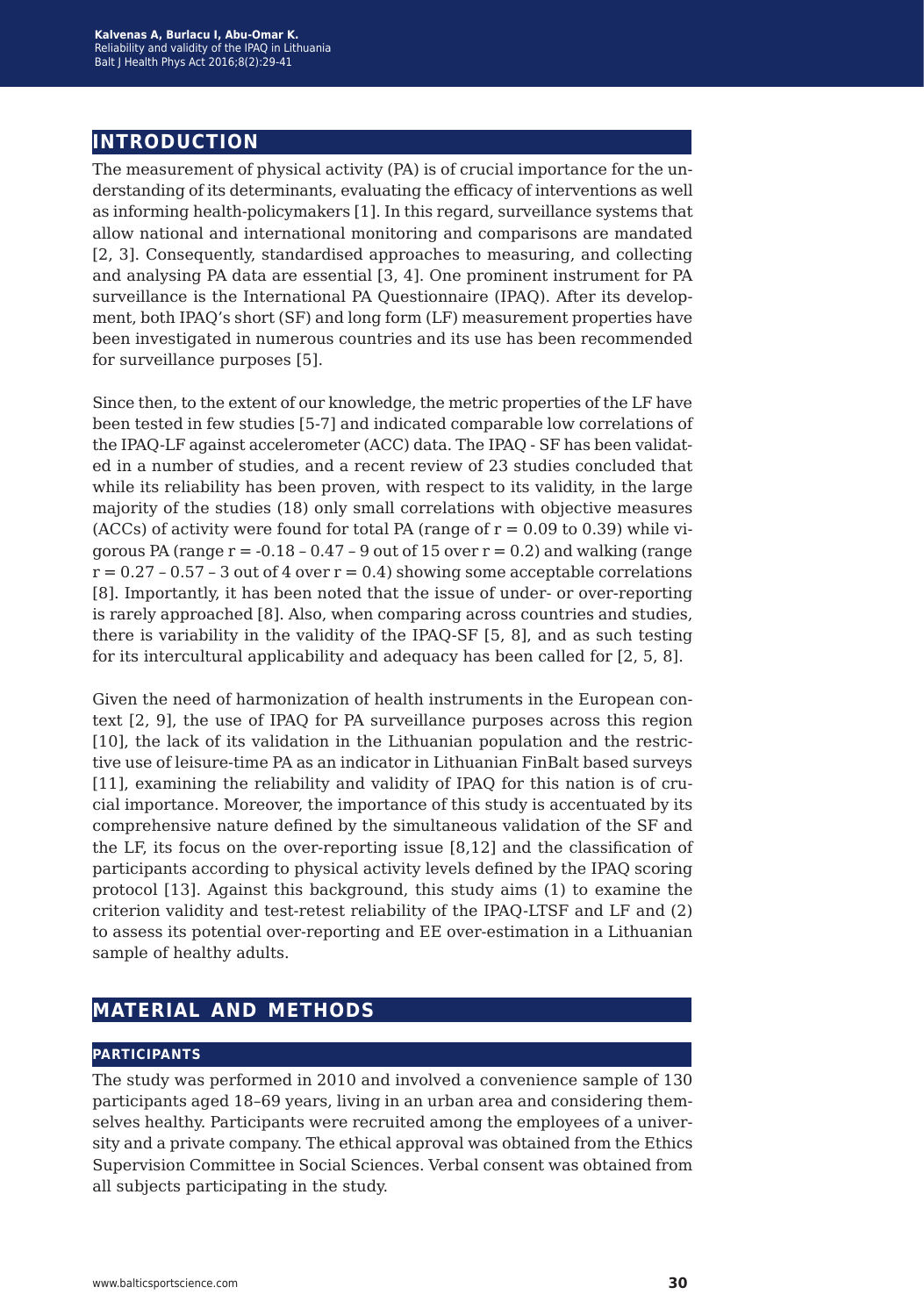## **procedure**

Researchers and participants met twice. During the first visit participants completed both versions of IPAQ-LT along with indicators regarding their health and demographic information. The order of the SF and LF administration was randomized. Upon completion they each received an ACC and were instructed to wear it on their right hip (iliac crest) for seven consecutive days during all waking hours except when showering, bathing or swimming. The ACC was programmed to collect data 1-2 days after the first questionnaire administration starting at 00.00 A.M. The second visit occurred the day following the seventh ACC wearing day when the device was retrieved and both versions of IPAQ-LT were randomly administered.

#### **instruments and data processing**

IPAQ-LT. Both versions of the IPAQ- LT were translated and back-translated following the recommendations of the IPAQ committee [14] and data scoring and processing following the IPAQ – Guidelines for Data Processing and Analysis [13].

#### **gt3x actigraph accelerometer**

In line with most IPAQ validation studies [5–8] accelerometry was employed as the criterion measurement method. Data was collected using the uniaxial measurement of the tri-axial GT3X Actigraph Model (Actigraph, Pensacola, Florida, USA). The technical specifications of this ACC are presented elsewhere [15]. The ACC was programmed to record counts in 60 seconds intervals. Invalid data was represented as counts larger than 16,000/ min and treated as missing values [16].Non-wear time was established as 60 min of consecutive values of zero [16] with allowance of two activity counts between the zero values [17]. The ACC compliance requirements were: a minimum of 600 min. of wear time for establishing a valid day [16,17] with a minimum of 4 days for considering data to be valid [16]. Following the current PA recommendations [18,19], the IPAQ explicitly asks information regarding PA lasting at least 10 minutes in each activity intensity level. Thus, ACC data was operationalised as 10 or more consecutive epochs with allowance of a maximum two min dip under the cut-point [16]. The accelerometer data was downloaded using the ActiGraphActiLife v4.4.1 software firmware v3.1.1 and processed using the ActigraphActilife v6.7.1 software.

The cut-off points suggested by Freedson et al. [20] were employed. As the IPAQ - Guidelines for Data Processing and Analysis [13] classifies physical activities into walking, moderate, and vigorous intensity levels defined as EE ranging from 3.3 to 3.99 METs, 4.00 to 7.99 METs and  $\geq 8$  METs, the Freedson [20] cut-off points were modified by taking 1921 counts/min. as the 3.00 METs reference value and 1258 counts/min. as 1 MET change between 3 and 9 METs [21]. The following cut-off points emerged: walking 2328 to 3208 counts/min., moderate PA 3209 to 8240 counts/min., vigorous PA  $\geq$  8241 counts/min., and sedentary behaviour as <100 counts/min [17].

For ACC data, the total PA category was computed as all activity over 3.3 MET and not by summing the values of the walking, moderate and vigorous categories. Similarly, the walking + moderate category contained all PA between 3.3 MET and 7.99 MET (2328 to 8294 counts/min) stemming from a single measurement and not by adding the separate measurements of the walking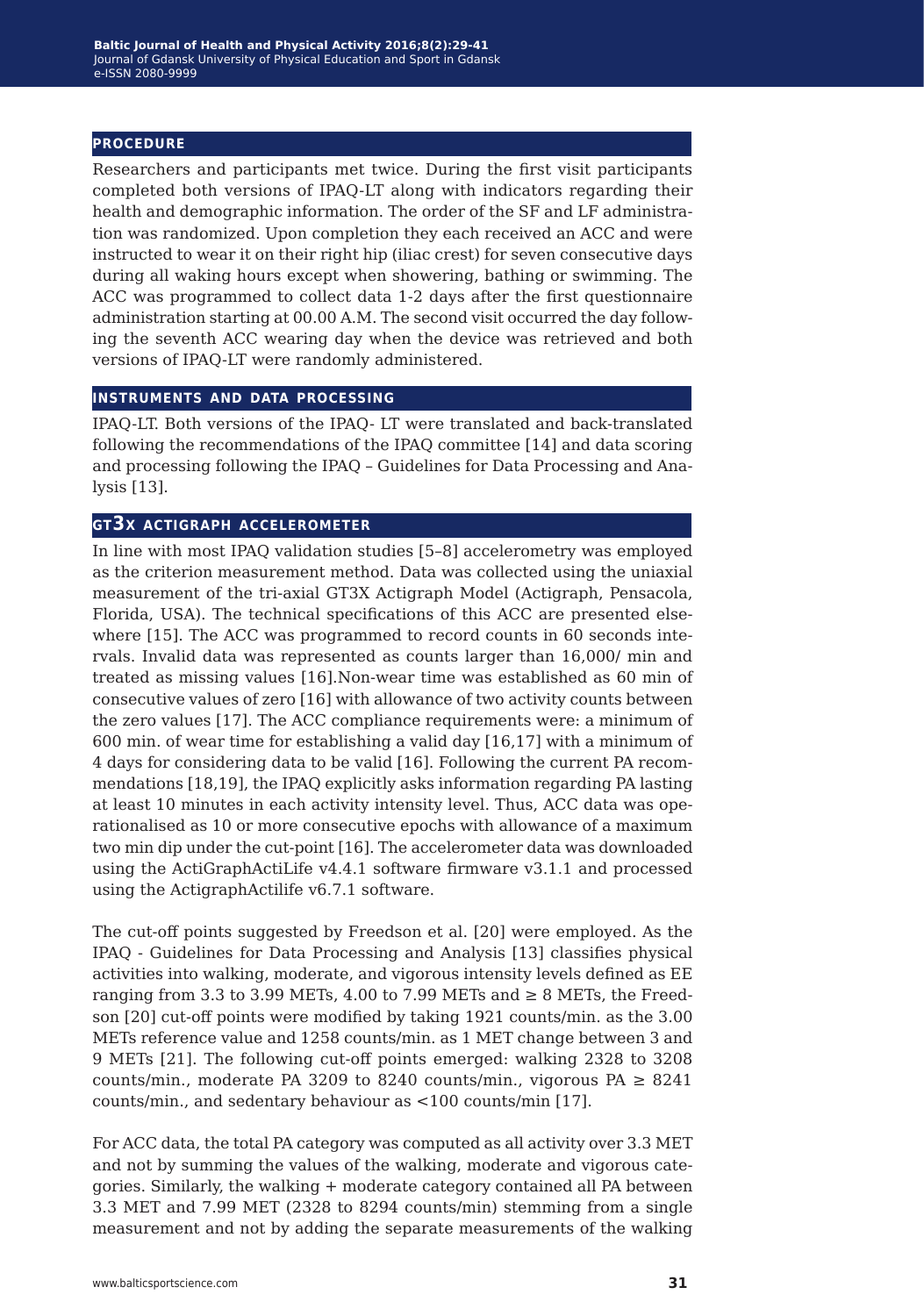(3.3-3.99 MET) and the moderate (4.0–7.99 MET) categories. We opted to do so as, during the data processing phase, a difference in reported mean min/ week (17.1) and estimated Met-min/week (195.6) between the two approaches was observed, the latter scoring lower.

#### **reliability and validity**

The full completion of both questionnaires administration represented the selection criteria for the reliability analysis while for the validity test the participants also had to meet the ACC compliance requirements. As such, 92 (70.7%) of the total 130 participants were considered for reliability analysis and, as 11 participants did not meet the ACC compliance requirements, only 81 (62.3%) for the criterion validity one. Variables included in both tests were min/week spent in PA according to walking, moderate, vigorous, walking + moderate and total intensity categories. The sitting variable was expressed in weekly minutes during weekdays (SF) and complete week (LF).

## **statistical analysis**

For the series of questions related to participants Body Mass Index (BMI), age, and subjective health status, descriptive statistics were used. BMI was computed as weight in kilograms divided by height in meters squared.

Data from IPAQ-LT and the ACC was non-normally distributed; therefore, Spearman's rank correlation coefficients were computed as the measurement of agreement between both administrations of IPAQ-LT and association between the ACC and the IPAQ-LT. Following Razali's et al. 2011 [22] study on the comparison of different normality tests, the Shapiro-Wilk test was considered appropriate for our sample size and thus employed. For all sets of variables involved in the reliability and validity assessments, the Shapiro-Wilks test found a significant (mostly at the p < .001 level) departure from normality. To quantify the magnitude of the Spearman correlation, the following thresholds were used (negligible  $(\pm)$  .00 to .30, low  $(\pm)$  .30 to .50, moderate  $(\pm)$  .50 to 70, high  $(\pm)$  .70 to .90 and very high  $(\pm)$  .90 to .100) [23]. The Statistical Product and Service Solutions version 16.0 (SPSS Inc. Chicago, IL, USA) was employed for all statistical analyses. The accepted level of significance was  $p<0.05$ .

#### **measurement bias**

To assess the potential over-reporting and EE over-estimation, means and standard deviations of total and intensity specific time spent (min/week) in PA and PA EE estimation (Met-min/week) were computed. To determine whether the potential difference between the ACC's and IPAQ-LT's PA measurement and PA EE estimation was significant, the Wilcoxon signed-rank test was employed.

The sensitivity and specificity of IPAQ-LT was approached by assessing the distribution of participants according to the "low", "moderate" and "high" category levels compared with the ACC one. The category levels for both measurement instruments were computed following the IPAQ scoring protocol [13].

# **results**

Table 1 presents the demographic and self-reported health status characteristics of the samples involved for the reliability ( $n = 92$ ) and validity ( $n = 81$ ) analysis.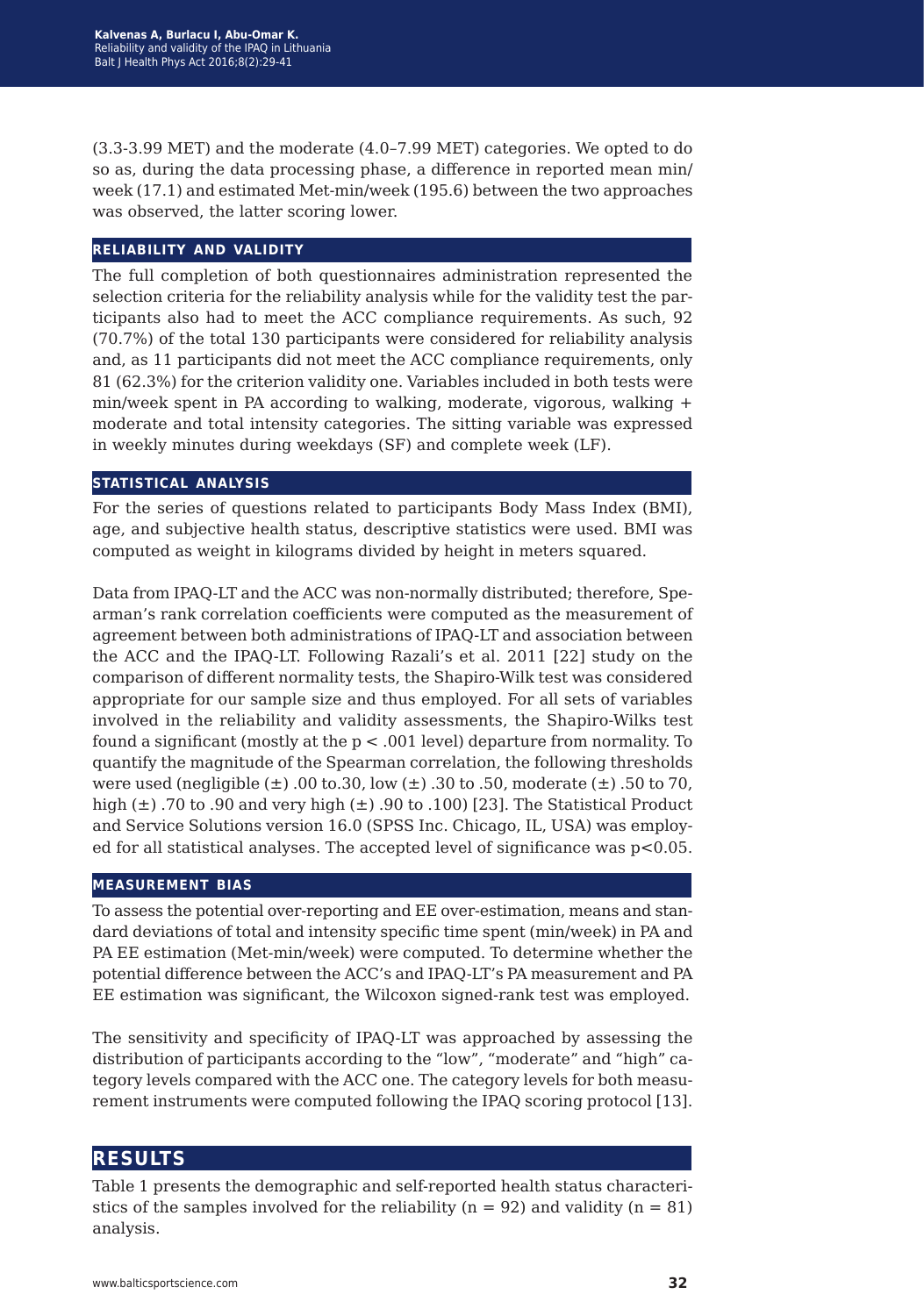|                                                                                    | Reliability<br>$(n = 92)$ |              | Validity<br>$(n = 81)$ |             |
|------------------------------------------------------------------------------------|---------------------------|--------------|------------------------|-------------|
|                                                                                    | $\mathsf{n}$              | %            | $\mathsf{n}$           | %           |
| Age (years)                                                                        |                           |              |                        |             |
| 18-25                                                                              | 27                        | 30.4         | 21                     | 25.9        |
| 26-44                                                                              | 31                        | 33.7         | 30                     | 37.0        |
| 45-69                                                                              | 33                        | 35.8         | 30                     | 37.0        |
| Gender                                                                             |                           |              |                        |             |
| male                                                                               | 29                        | 31.5         | 23                     | 28.4        |
| female                                                                             | 63                        | 68.4         | 58                     | 71.6        |
| BM <sup>1</sup>                                                                    |                           |              |                        |             |
| underweight (<18.5)                                                                | $\overline{4}$            | 4.3          | 32                     | 3.7         |
| normal (18.5 - 24.9)                                                               | 54                        | 58.7         | 49                     | 60.5        |
| overweight (25.0-29.9)                                                             | 24                        | 26.1         | 22                     | 27.2        |
| obese $(>30.0)$                                                                    | 10                        | 10.9         | $\overline{7}$         | 8.6         |
| Subjective health status                                                           |                           |              |                        |             |
| very good                                                                          | 10                        | 10.9         | 8                      | 9.9         |
| good                                                                               | 60                        | 65.2         | 54                     | 66.7        |
| moderate                                                                           | 22                        | 23.9         | 19                     | 23.5        |
| bad                                                                                | $\mathbf{0}$              | $\mathbf{0}$ | $\Omega$               | $\Omega$    |
| very bad                                                                           | $\mathbf 0$               | $\mathbf{0}$ | $\mathbf{0}$           | $\mathbf 0$ |
| <sup>1</sup> BMI: body mass index computed weight (kg) / height (m) <sup>2</sup> . |                           |              |                        |             |

#### Table 1. Description of the reliability and validity samples according to their size

Test-retest reliability was examined by comparing the reported time spent in each PA intensity category of the two SF and LF administrations (Table 2). The Spearman correlation coefficients ranged from  $r = .46$  to  $r = .70$  for the SF and the LF revealing overall moderate reliability of the questionnaire items. The walking category correlated the lowest for both SF and LF, while the vigorous (SF) and the sitting categories (LF) the highest. All reported correlation coefficients were significant at the p >.001 level.

Table 2. Test–retest reliability of IPAQ-LT (SF/ LF) based on Spearman-rank correlation coefficients (n = 92)

|                                          | IPAQ-LT(SF)<br>$r^{1}$ ( $p^{1}$ ) | IPAQ-LT(LF)<br>$r^{1}(p^{1})$ |
|------------------------------------------|------------------------------------|-------------------------------|
| Vigorous PA (min/week)                   | $.67(.00)$ ***                     | $.67$ $(.00)$ ***             |
| Moderate PA (min/week)                   | $.53(.00)$ ***                     | $.61(.00)$ ***                |
| Walking (min/week)                       | $.46$ (.00) <sup>***</sup>         | $.49$ $(.00)$ ***             |
| Sitting (min/weekday/week <sup>2</sup> ) | $.60(.00)$ ***                     | $.70$ (.00) <sup>***</sup>    |
| Total PA (min/week)                      | $.51(.00)$ ***                     | $.56(.00)$ ***                |

<sup>2</sup> For (LF) sum sitting during weekdays and week-end days.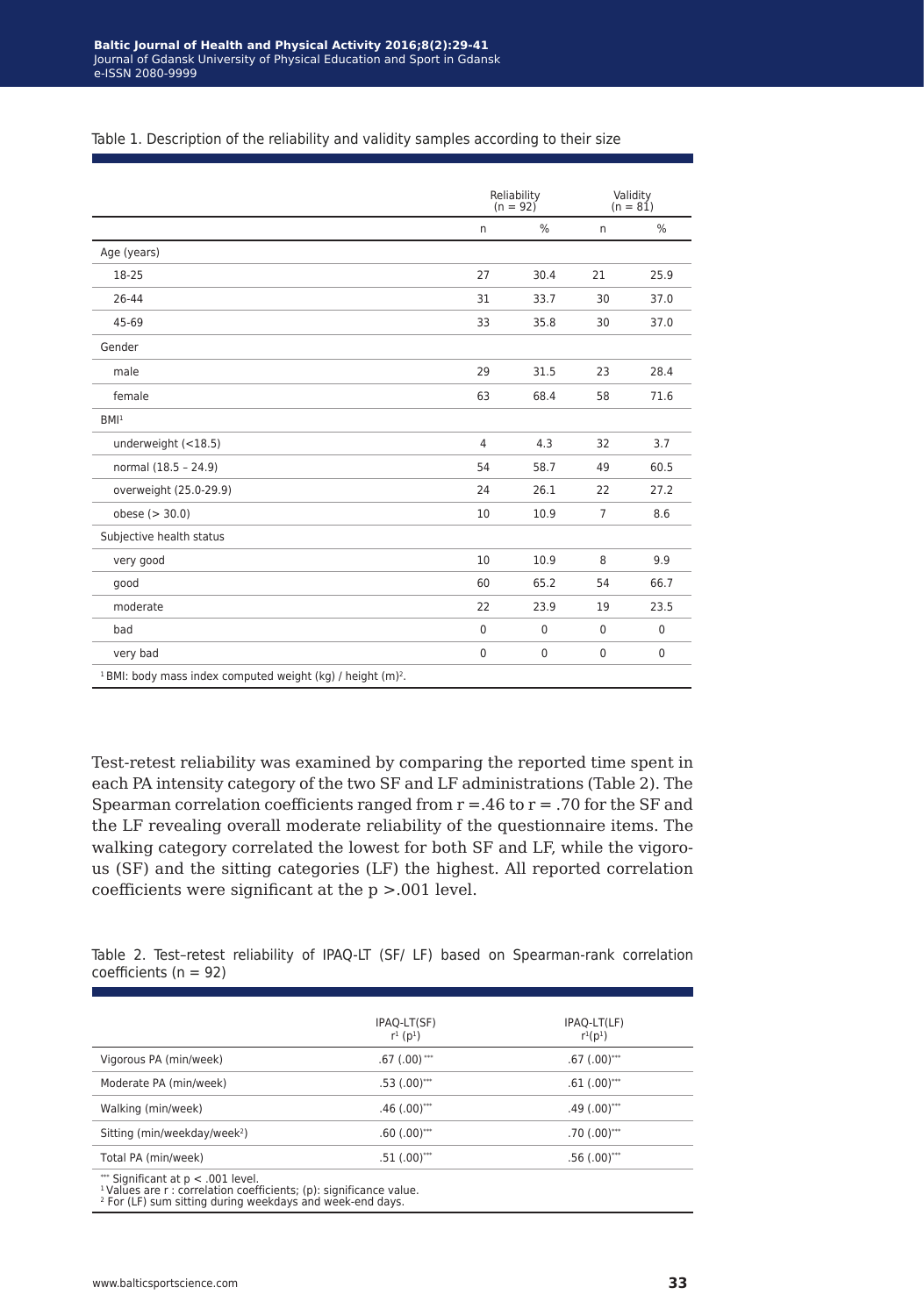Table 3 presents the association between the IPAQ–LT SF and LF and the ACC measured PA expressed in min/week. For both versions of the IPAQ-LT only the walking category significantly positively correlated (p <.05) with the ACC the nature of the correlation being low  $(r = .22 \text{ (SF)}; r = .20 \text{ (LF)}$ . Additionally, the sitting category for the SF correlated low  $(p < .001)$  with the ACC  $(r = .28)$ .

Table 3. Validity of IPAQ-LT (SF/LF) based on Spearman-rank correlation coefficients against accelerometry as the criterion measure (min/week) ( $n = 81$ )

|                                    | IPAQ-LT(SF) <sup>4</sup><br>$r^{1}$ ( $p^{1}$ ) | IPAQ-LT(LF) <sup>4</sup><br>$r^{1}(p^{1})$ |
|------------------------------------|-------------------------------------------------|--------------------------------------------|
| Vigorous PA                        | .04(.35)                                        | .14(.10)                                   |
| Moderate + Walking PA <sup>3</sup> | .02(.41)                                        | $-.14(.09)$                                |
| Moderate PA                        | $-.03(.37)$                                     | $-.20(.05)$                                |
| <b>Walking PA</b>                  | $.22(.02)^*$                                    | $.20(.03)^*$                               |
| Sitting <sup>2</sup>               | $.28(.00)$ ***                                  | .17(.06)                                   |
| <b>Total PA</b>                    | $-.11(.14)$                                     | .02(0.40)                                  |

\*\*\* Significant at p < .001 level. \* Significant at p < .05 level;<br><sup>1</sup> Values are r: correlation coefficients; (p): significance value;<br><sup>2</sup> For (LF) sum mean minutes sitting during weekdays and week-end days;<br><sup>3</sup> For the A

total PA category is composed by a single measurement above 3.3;<br><sup>4</sup> Modified Freedson et al. (1998) cut-points according to IPAQ scoring protocol (walking 3.3-3.99 MET, moderate<br>4-7.99 MET, vigorous 8 and above MET); PA the cut-point.

The total and intensity specific reported PA mean min/week and estimated EE mean MET-min/week obtained by ACC and IPAQ-LT are presented in Table 4. In comparison with the measurement by ACC, the IPAQ-LT reported an average of  $552.4$  ( $\sim$  10 fold) (SF) and 838.1 ( $\sim$  15 fold) (LF) more min/week of total PA. Regarding PA intensity, categories the IPAQ reported in average with 121.3 (~101 fold) (SF) and 63.6 (53 fold) (LF) more min/week of vigorous PA, 126.1 (~4 fold) (SF) and 371.1 (12 fold) (LF) of moderate, 322.1 (~53 fold)  $(SF)$  and 419.5 ( $\sim$  70 fold) (LF) of walking. When the walking and moderate categories were added, the IPAO-LT averaged with  $435.8$  ( $\sim$ 10 fold) (SF) and 773.1 ( $\sim$ 14 fold ) (LF) more min/week. Similarly, the IPAQ-LT substantially overestimated total PA EE averaging 2171 ( $\sim$ 9 fold) (SF) and 3708.4 ( $\sim$ 15 fold) (LF) more MET-min/week when compared with ACC. Regarding PA intensity, categories IPAQ-LT estimated in average  $814.4$  ( $\sim$ 70 fold) (SF) and 661.3 (~56 fold) (LF) more MET-min/week for the vigorous category, 411.8  $(-3 \text{ fold})$  (SF) and 1836.6  $(-12 \text{ fold})$  (LF) for the moderate, and 1019.3 ( $-46$ ) fold) (SF) and  $1302$  ( $\sim 60$  fold) (LF) for walking. When the walking and moderate categories were added, the IPAQ-LT estimated in average 1355.6 (~6 fold) (SF) and  $3055.6$  ( $\sim$ 12 fold) (LF) more MET-min/week.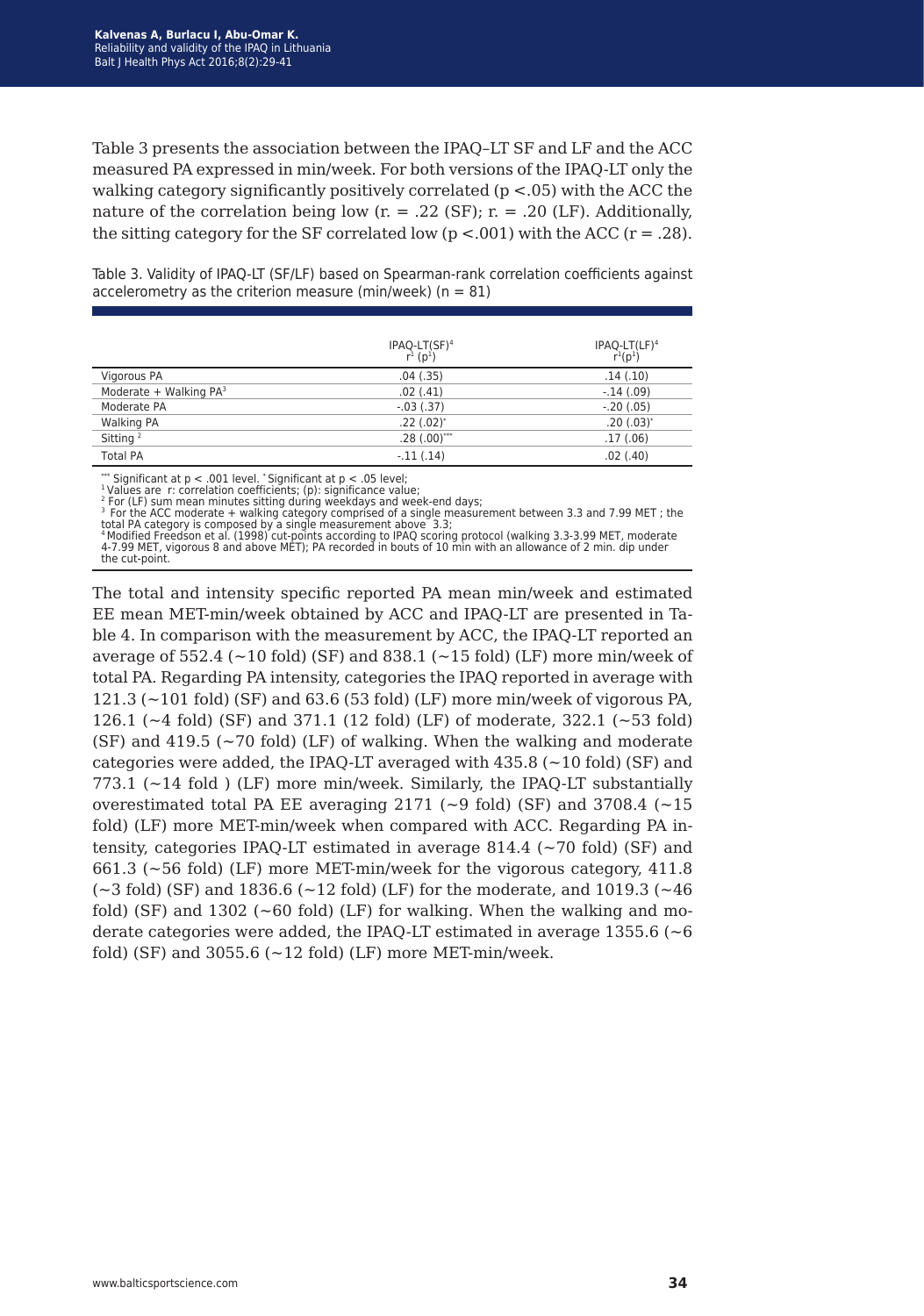|                    |                    | ACC <sup>2</sup>    | IPAQ-LT (SF)        | P <sub>3</sub> | IPAQ-LT (LF)        | P <sub>4</sub> |
|--------------------|--------------------|---------------------|---------------------|----------------|---------------------|----------------|
| Vigorous           | $(min/week)^1$     | $1.2 \pm 8.4$       | $122.5 \pm 204.8$   | $.00***$       | $64.8 \pm 189.7$    | $.00***$       |
|                    | $(MET-min/week)^1$ | $11.7 \pm 79.0$     | $826.1 \pm 1308.3$  | $.00***$       | $673.0 \pm 1618.5$  | $.00***$       |
| Moderate<br>$^{+}$ | $(min/week)^1$     | $55.5 \pm 83.1^5$   | $491.3 \pm 472.6$   | $.00***$       | $828.6 \pm 851.7$   | $.00***$       |
| Walking            | $(MET-min/week)^1$ | $240.3 \pm 364.0^5$ | $1595.9 \pm 1489.7$ | $.00***$       | $3295.9 \pm 2756.6$ | $.00***$       |
| Moderate           | $(min/week)^1$     | $31.0 \pm 56.3$     | $157.1 \pm 225.6$   | $.00***$       | $403.1 + 537.5$     | $.00***$       |
|                    | $(MET-min/week)^1$ | $142.7 \pm 262.4$   | $554.5 \pm 741.4$   | $.00***$       | $1978.6 \pm 1982.3$ | $.00***$       |
| Walking            | $(min/week)^1$     | $6.0 \pm 16.8$      | $328.1 \pm 380.7$   | $.00***$       | $425.5 \pm 443.8$   | $.00***$       |
|                    | $(MET-min/week)^1$ | $22.0 \pm 61.9$     | $1041.3 \pm 1188.7$ | $.00***$       | $1324.0 \pm 1321.4$ | $.00***$       |
| Total              | $(min/week)^1$     | $55.4 \pm 75.95$    | $607.8 + 579.2$     | $.00***$       | $893.5 \pm 941.4$   | $.00***$       |
| (VMW)              | $(MET-min/week)^1$ | $251.0 \pm 356.0^5$ | $2422.0 \pm 2340.2$ | $.00***$       | $3959.4 \pm 3938.2$ | $.00***$       |

Table 4. Total and intensity specific reported mean minutes and estimated MET-minutes per week of physical activity by IPAQ-LT(SF and LF)and measured by ACC ( $n = 81$ )

\*\*\* Significant at  $p < .001$  level.

<sup>1</sup> Values are mean  $\pm$  standard deviation;

<sup>2</sup> Modified Freedson et al. (1998) cut-points according to IPAQ scoring protocol (walking 3.3-3.99 MET, moderate 4-7.99 MET, vigorous 8 and above MET); PA recorded in bouts of 10 min.with an allowance of 2 min. dip under the cut-point; 3,4 Between group p-value determined by the Wilcoxon rank-test: ACC and SF<sup>3</sup>; ACC and LF<sup>4</sup>; <sup>5</sup> For the ACC the moderate. + walking category is composed by a single measurement between 3.3 and 7.99 MET; the total PA category is composed by a single measurement above 3.3 MET.

Table 5 presents the classification of participants according to their PA level by SF, LF and ACC and categorised in concordance with the IPAQ scoring protocol [13]. Both IPAQ-LT SF (87.6%) and LF (90.1%) classified sufficiently active participants differently when compared with the classification by ACC (8.7%). With respect to activity levels, both versions of IPAQ classified participants differently when compared to ACC with 46.9% (SF), 49.4% (LF) and 0% (ACC) of the sample as highly active, 40% (SF and LF) and 8.7% (ACC) as moderately active and 12.3% (SF), 9.9% (LF) and 91.3% (ACC) as insufficiently active.

Table 5. Distribution of study participants based on the IPAQ physical activity category levels by self-report and accelerometry ( $n = 81$ )

|                       | $IPAO-LT(SF)^1$ | $IPAO-LT(LF)^1$ | ACC <sup>1</sup> |
|-----------------------|-----------------|-----------------|------------------|
| High <sup>2</sup>     | 38 (46.9)       | 40 (49.4)       | 0(0.0)           |
| Moderate <sup>2</sup> | 33 (40.7)       | 33 (40.7)       | 8(8.7)           |
| Low <sup>2</sup>      | 10(12.3)        | 8(9.9)          | 73 (91.3)        |

<sup>1</sup> Values are n (%) of participants;<br><sup>2</sup> Levels of physical activity according to the IPAQ scoring protocol.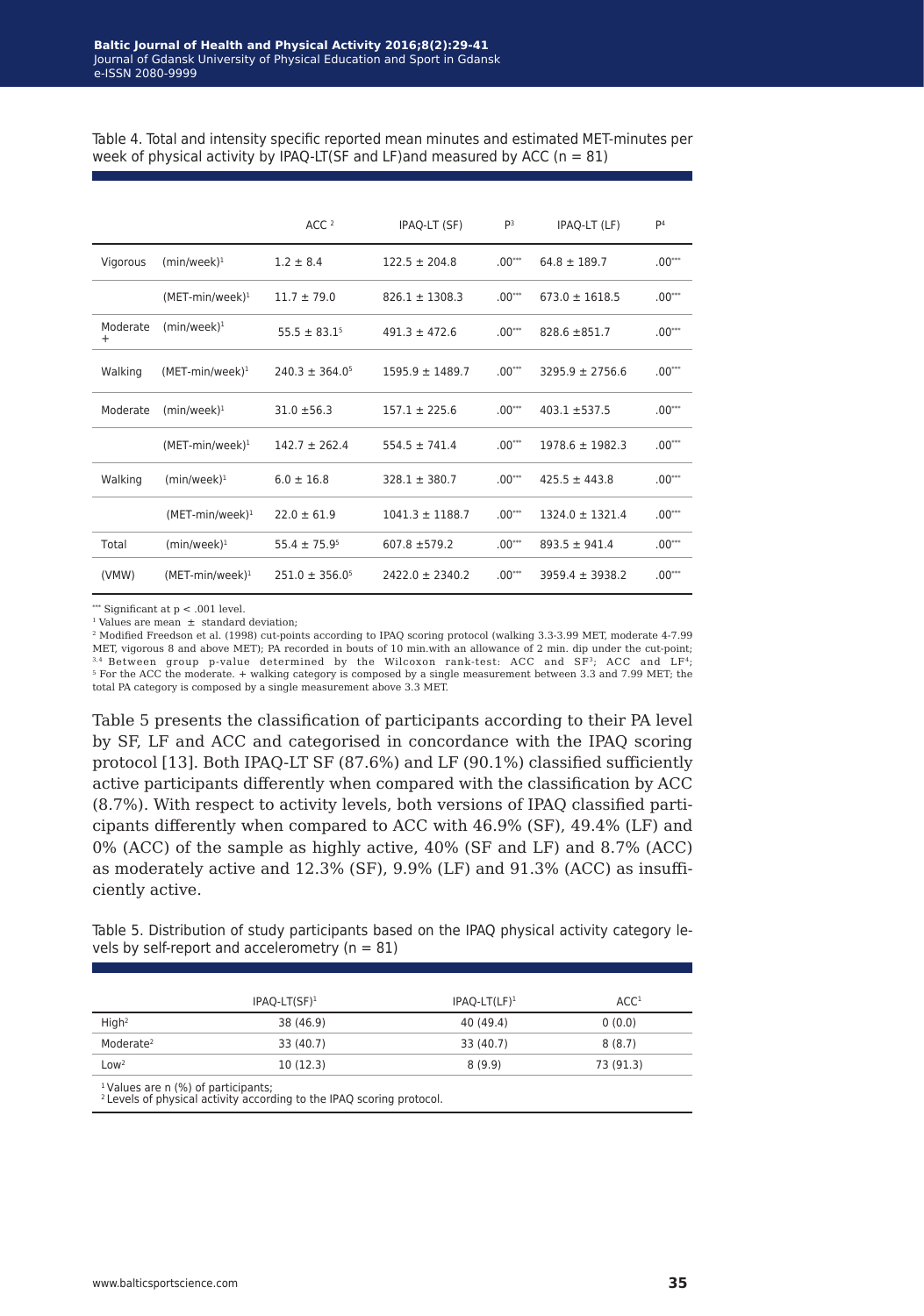# **discussion**

To the extent of our knowledge, this is the first study to examine the reliability and validity of the IPAQ in a Lithuanian sample as well as going beyond that to address the issue of over-reporting and EE over-estimation and further physical activity level classification comparison according to the IPAQ scoring protocol [13].

#### **reliability**

The Spearman correlation coefficients stemming from the test-retest reliability analysis of the IPAQ-LT were generally smaller when compared with other IPAQ validation studies [5, 7, 8] evidentiating only a moderate reliability of the questionnaires. Concerning total PA, the SF scored lower  $(r = .51)$ when compared with the studies of Craig et al. [5]  $(r = .66)$  and Macfarlane et al.  $[21]$  ( $r = .89$ ). Similarly, the LF scored moderate correlation coefficients for total PA  $(r = .56)$  still lower than the studies of Macfarlane et al. [7]  $(ICC = .79)$ , and Craig et al.  $(r = 0.70{\text -}0.91)$  [5]. One possible explanation lies in the fact that, whilst our reliability analysis used min/week data, most of the above mentioned studies used MET-min/week to express the intensity of PA which inherently requires further data processing and thus potential alteration in the direction of diminishing accuracy. Secondly, the comparison between studies might also have been influenced, as Hallal et al. [24] notes, by the statistical test employed, as some studies used ICC [21]while others, like ours, Spearman correlation coefficients [5, 23, 24].

Similarly to the study by Craig et al. [5], the LF seems to be more reliable than the SF in measuring total PA. The reliability of the intensity specific categories for both SF and LF ranged from highest  $r = .67$  (vigorous) to lowest  $r = .46$  (moderate) with the LF correlating higher for moderate and walking when compared to SF. This is comparable with other SF studies where the vigorous category seems to be more reliable than the walking and moderate categories [2], while different from the LF study by Macfarlane et al. [7], where the walking category was the most reliable and the moderate one the least. Furthermore, in contrast with other studies [21] IPAQ-LT seems to be more reliable in reporting intensity specific sub-categories than total PA. Moreover, considerable variations in the reliability of IPAQ-LT sub-categories have been observed. This could be due to measurement error, true variation in activity or both [21] and, potentially, by the fact that with rising intensity of activity participants might recall the time and days when this occurred more precisely. For example, the frequency of engaging into vigorous PA might be lower than moderate and/or walking, as it is more often planned and easier to recall.

### **validity**

Overall, the Spearman correlation coefficients between IPAQ-LT and the ACC were quite poor. The total PA correlation coefficients for both  $SF$  ( $r = -0.05$ ) and  $LF(r = -.10)$  were negligible, while only the walking PA category significantly  $(p < .005)$  correlated with the ACC, the nature of it being low for both SF  $(r = .22)$  and LF  $(r = .20)$ . Additionally, the SF sitting category significantly  $(p < .001)$  correlated with the ACC the value being also low  $(r = .28)$ .

Our results scored comparably lower correlation coefficients than the ones stemming from a recent SF review [8] and several LF studies [5–7] where almost all found a small degree of correlation against some form of objec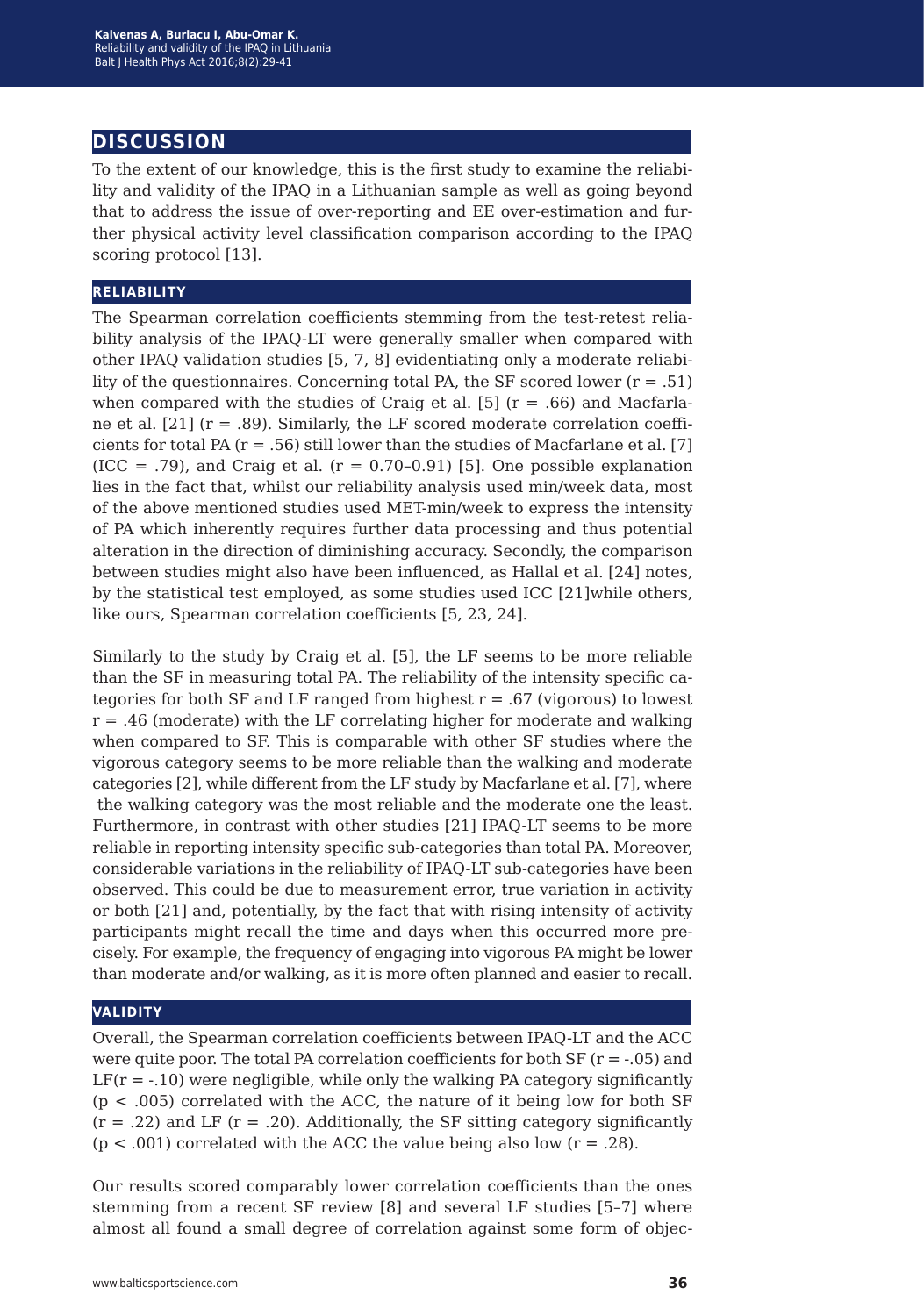tively measured total PA (mostly ACCs). When discussing intensity categories, regarding the SF, only one study included in the review by Lee et al. [8] found walking as being associated with ACC, the correlation being higher  $r = .42$  (male)/.57 (female) [25]. As for the LF, the above mentioned outcome was also reported by Macfarlane et al., [7] the correlation coefficient being  $(r = .21)$  similar. In contrast with the above mentioned studies [5-8], the vigorous and moderate PA categories of both IPAQ-LT versions did not significantly correlate with the ACC. One possible explanation for this lies in a different methodological approach employed by our study, where the ACC cut-off points proposed by Freedson et al. [20] were modified to encompass vigorous  $(\geq 8MET)$  and moderate (4-7.99 MET) PA in line with the IPAQ scoring protocol [13] which, to the extent of our knowledge, provides reasoned methodological novelty with respect to intensity sub-category validation. A second explanation could be attributed to the fact that we took in consideration only the registered ACC data occurring in at least 10 minute bouts (with an allowance of 2 min. dip under the cut-point), which created two discrepancies: 1) between the number of participants reporting intensity specific PA with IPAQ-LT (81) and those registering activity when measured with the ACC (i.e. 2 for vigorous, 45 for moderate, 20 for walking and 60 for total PA) and 2) between the values of the intensity specific PA reported by each participant with IPAQ-LT and those measured with the ACC (e.g. for ACC assessed vigorous PA only 2 participants registered min/week of activity the values for the rest being assumed to be 0).

#### **over-reporting and ee over-estimation**

It had been argued [8] that very few studies go beyond a correlation-based criterion validity analysis to also comprise an accuracy evaluation, i.e. comparisons of absolute values stemming from IPAQ and objectively measured PA. In doing so, this study assessed the potential mean bias for overall and intensity specific time spent in PA (min/week) and estimated EE (MET-min/week) of the IPAQ-LT (SF and LF) when compared with accelerometry. Both the SF and LF substantially over-reported the total mean time spent in PA and over- -estimated the mean EE when compared with the ACC. In comparison with over-reporting values stemming from five SF studies averaging 106% (36%– 173%) [8], more mean min/week of total PA, the IPAQ –LT (SF) substantially over-reported total PA  $(-15 \text{ fold})$  and, with respect to intensity categories, the largest measurement discrepancy being observed for the vigorous PA category. Comparably, two other studies [21, 26] found the SF vigorous category to report the largest discrepancy in mean min/week of PA when compared with ACC. One possible explanation for the large discrepancies in reporting intensity specific min/week of PA and their respective EE estimations lies in the above mentioned methodological novelty regarding the adjustment of cut-off points according to the IPAQ scoring protocol. Secondly, taking into consideration only the registered ACC data occurring in at least 10 minute bouts (with an allowance of 2 min. dip under the cut-point) influenced the total and intensity specific PA prevalence in the direction of diminishing the values when compared to minute by minute ACC total and intensity specific PA prevalence. For example, the vigorous PA registered minute by minute with the ACC was 22 mean min/week, now only  $\sim$  5 fold (456.8%) more than those by IPAQ-LT (SF),~2 fold (194.5%) more than those by IPAQ-LT (LF) and ~18 fold less (1733%) less than the mean min/week by ACC registered as 10 min bouts. Similarly, the moderate PA registered minute by minute with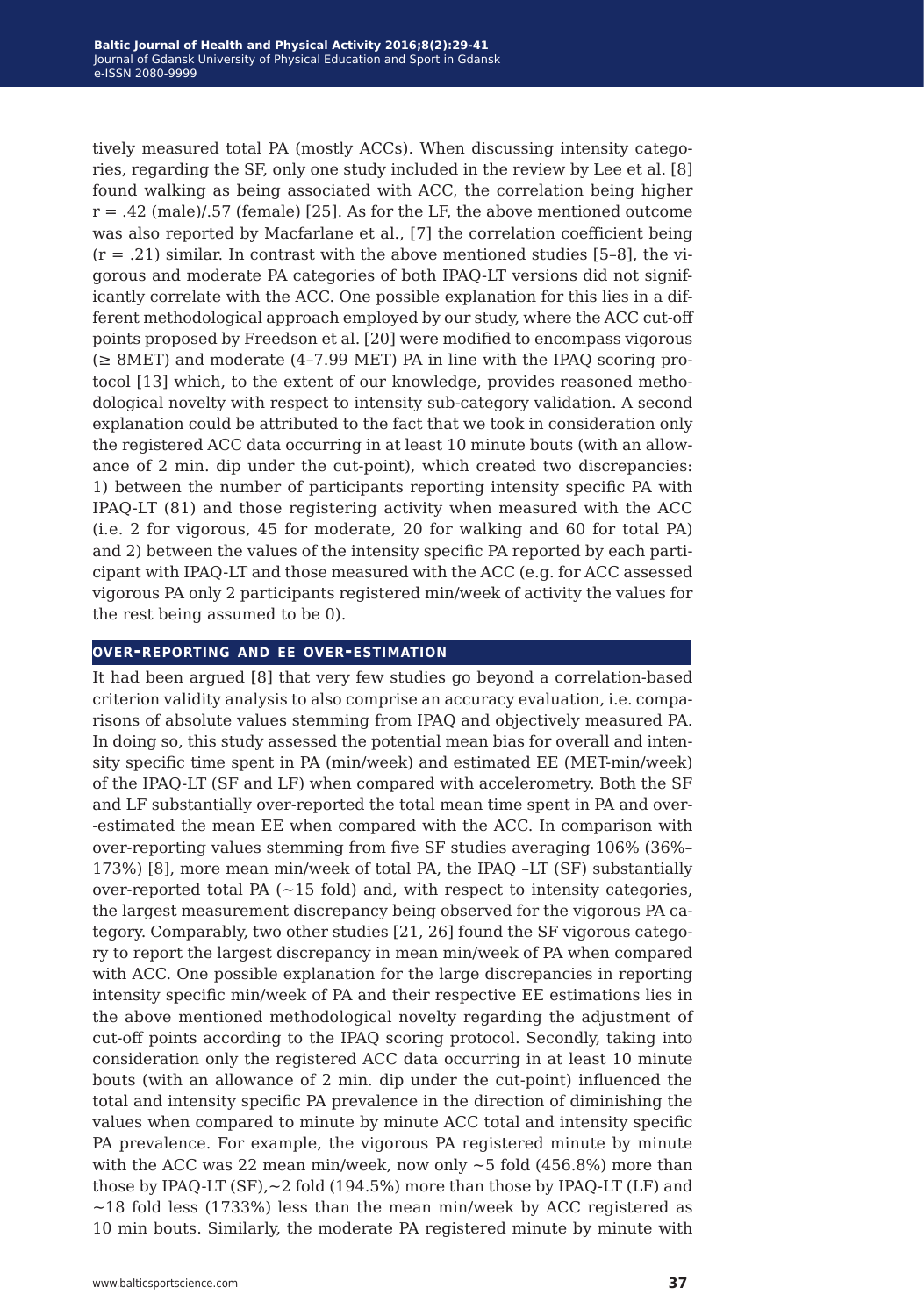the ACC was 97 mean min/week, now only  $\sim$  1 fold (61.9%) more than those by IPAQ-LT (SF),  $\sim$ 3 fold (315.5 %) more than those by IPAQ-LT (LF) and  $\sim$ 3 fold less (312.9%) less than the mean min/week by ACC registered as 10 min bouts. The walking PA registered minute by minute with the ACC was 88.7 mean min/week, now only  $\sim$  3 fold (269.8%) more than those by IPAQ-LT (SF),  $\sim$ 4 fold (379.7 %) more than those by IPAO-LT (LF) and  $\sim$ 15 fold (1478.3%) less than the mean min/week by ACC registered as 10 min bouts. Finally, the total PA registered minute by minute with the ACC was 88.7 mean min/week,  $\sim$  4 fold (379.7 %) more than those by IPAO-LT (LF),  $\sim$  15 fold (318.5%) less than the mean min/week by ACC registered as 10 min bouts and  $\sim$  2 fold (244.3%) more than those by IPAQ-LT (SF) value, which, surprisingly, is similar to the range of over-reporting mentioned in the review by Lee et al. [8] Thirdly, it is difficult to pinpoint the real magnitude of over-reporting and EE over-estimation with IPAQ when compared to ACC due the usual under-estimation of the latter [27]. Despite this shortcoming, it is hard to imagine that such large discrepancies might mainly arise from this characteristic of accelerometry as, when compared to doubly labelled water, the employed Freedson [20] equation underestimates 24-h PA by only 59% [28].

In this vein, we conclude that IPAQ-LT substantially over-reports time spend in PA as well over-estimates EE. Consequently, when compared with ACC, it differs in classifying respondents according to activity levels with both forms classifying around 90% of the sample as being sufficiently active whereas the ACC under 10% the largest discrepancy being for the highest category, followed by the low and moderate ones. In terms of its sensitivity IPAQ-LT behave perfectly in identifying 100% of those participants being sufficiently active but very poor, SF (13.7%) and LF (10.9%), in doing so for those insufficiently active (specificity). In this regard, our results come in agreement with other studies reporting on the sensitivity and specificity with IPAQ, Macfarlane et al. [21] reporting a sensitivity of 90% and a specificity of 29% with the LF while Ekelund et al. [29] reporting a 77% sensitivity in depicting sufficiently active individuals and a 45% specificity in screening insufficiently active ones with the SF.

The implications of these findings are as follows. For one, they stem as being crucial for PA surveillance and further policy-making as the IPAQ has been recommended and used in PA surveillance systems (e.g. Eurobarometer, World Health Survey) [10] and other studies [30]. In this regard, at least to some concern, the IPAQ-LT seems to behave similarly across-nations in terms of its reliability though, in line with the conclusion by Lee et al. [8], its validity scored negligible or low and significant only for the walking category. Furthermore, the IPAQ-LT seems to over-report and over-estimate EE fact that might have paramount implications in terms of depicting accurate PA levels. One such example might arise by comparing the results of our study to the one of Bauman et al. [30], where IPAQ-SF similarly categorised the Lithuanian representative population based sample ( $n = 2227$ ) the difference being in that 15% (12.3% IPAQ-LT) of the sample was categorised as insufficiently active and 85% (87.7% IPAQ-LT) as sufficiently. Although this comparison might strengthen the idea regarding IPAQ producing consistent results [31], the implications might be more severe in terms of depicting real PA levels and thus potentially diminish the magnitude of the issue. In this regard, we conclude that IPAQ-LT might indeed over-estimate PA levels and further research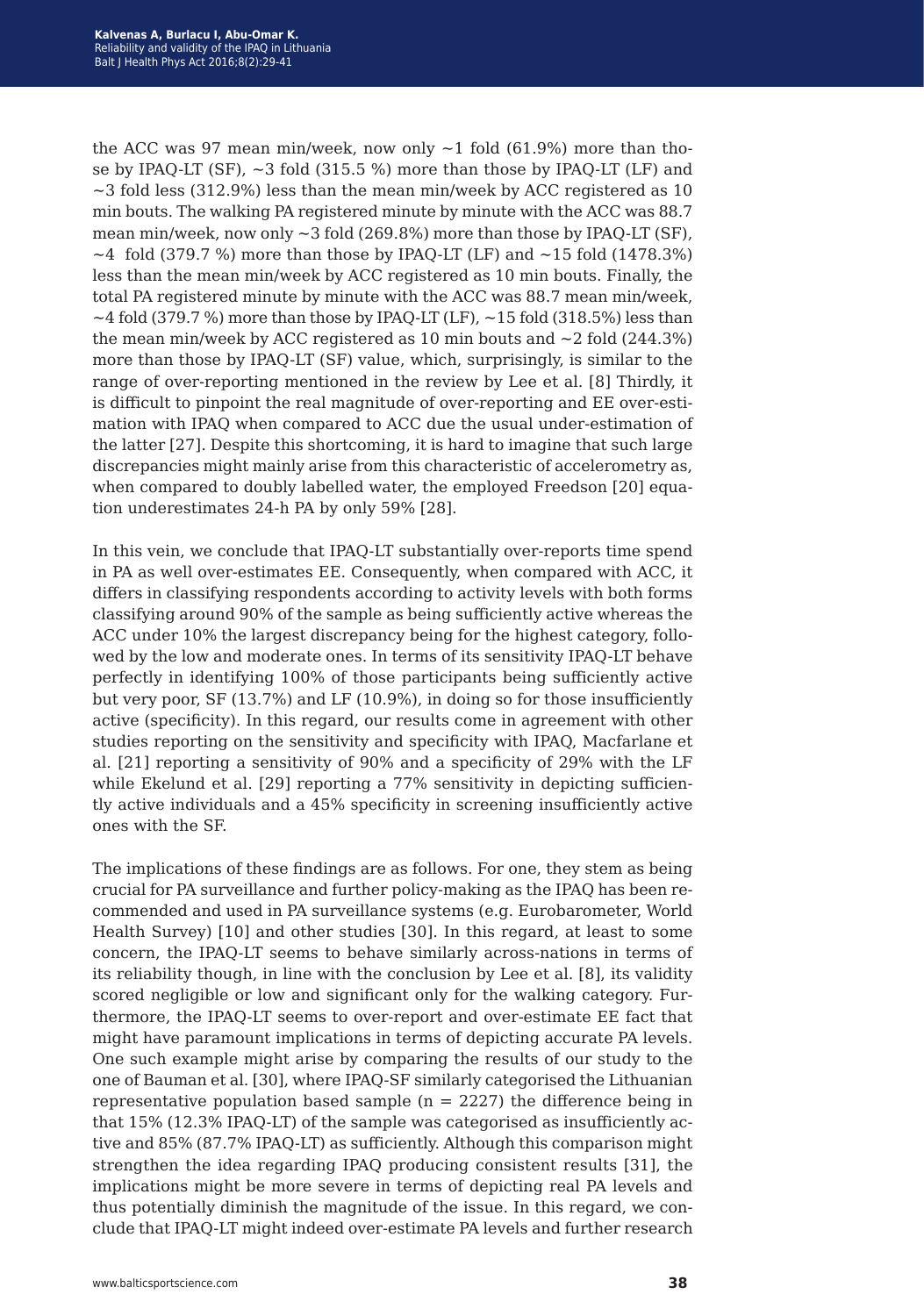to adjust for this is needed. Moreover, despite its high sensitivity, the IPAQ- -LT seems not to behave as accurately in terms of its specificity. This could have greater implications for public health practice and research in terms of identifying individuals most in need of PA as well as assessing trends and potential changes in PA behaviour. Secondly, with respect to its usefulness for national PA surveillance in Lithuania the IPAQ-LT, despite its moving beyond a leisure-time PA indicator as used by the FinBalt Monitor [11], the evidence is very weak to support the use of IPAQ-LT as either a relative or an absolute measure of PA and further work in this regard is amended. Finally, given the multitude of methodological approaches across IPAQ validation studies and their inherent implications with respect to inter-study comparability [8], future work towards harmonization of validation protocols should be amended. In this regard we recommend that future ACC based equations employed in classifying PA according to intensity categories should be modified in accordance to the IPAQ protocol classification. Furthermore, when validating the total and moderate and walking categories as an aggregate indicator, we recommend the inclusion of the whole spectrum of activity when creating the moderate plus walking (3.3 MET to 7.99 MET) and the total PA (over 3.3 MET) categories and not generate them as a product of the separate sub-category-values (see Table 4). This recommendation is supported by the difference between the two approaches mentioned in the methods section and observed while processing ACC data (Table 4). Finally, for increased accuracy when examining the metric proprieties of IPAQ we recommend the less processed min/week when measuring the association of IPAQ, at least against ACC.

#### **limitations**

The first series of limitations of our study lie in the healthy, high socio-economic background, solely urban based and convenience nature of our sample and as such it may not be representative for the Lithuanian population and might reflect a higher-level of self-selection. Despite this, our sample size was similar to most healthy adult population samples of other SF [8] IPAQ validation studies and generally larger than most LF ones [5–7]. Furthermore, the sample was quite diverse in terms of age groups, although, over two-thirds were females and all participants were residing in one of the largest urban areas in Lithuania. Secondly, although ACCs are the most commonly used tools to examine the measurement properties of IPAQ [8], they come with their inherent limitations of capturing only ambulatory activity [26] out of which some activities are not assessed (e.g. cycling, upper-body movements, swimming) [32]. Furthermore, the regression equation defining activity intensity cut-off points used in this study is based on laboratory studies on U.S. population [20] and nourishing a series of limitations with respect to their use for assessing free-living PA, its tendency to over-estimate energy costs of walking while under-estimate all other activities [27] as well as its appropriateness for use in the Lithuanian population. Fourthly, walking was assessed by ACC in terms of its EE value (3.3.MET) provided by the IPAQ scoring protocol [13] and not by step count assessment, which might have influenced the real time spent in this intensity category due to the potential inclusion of other activities with the same EE values.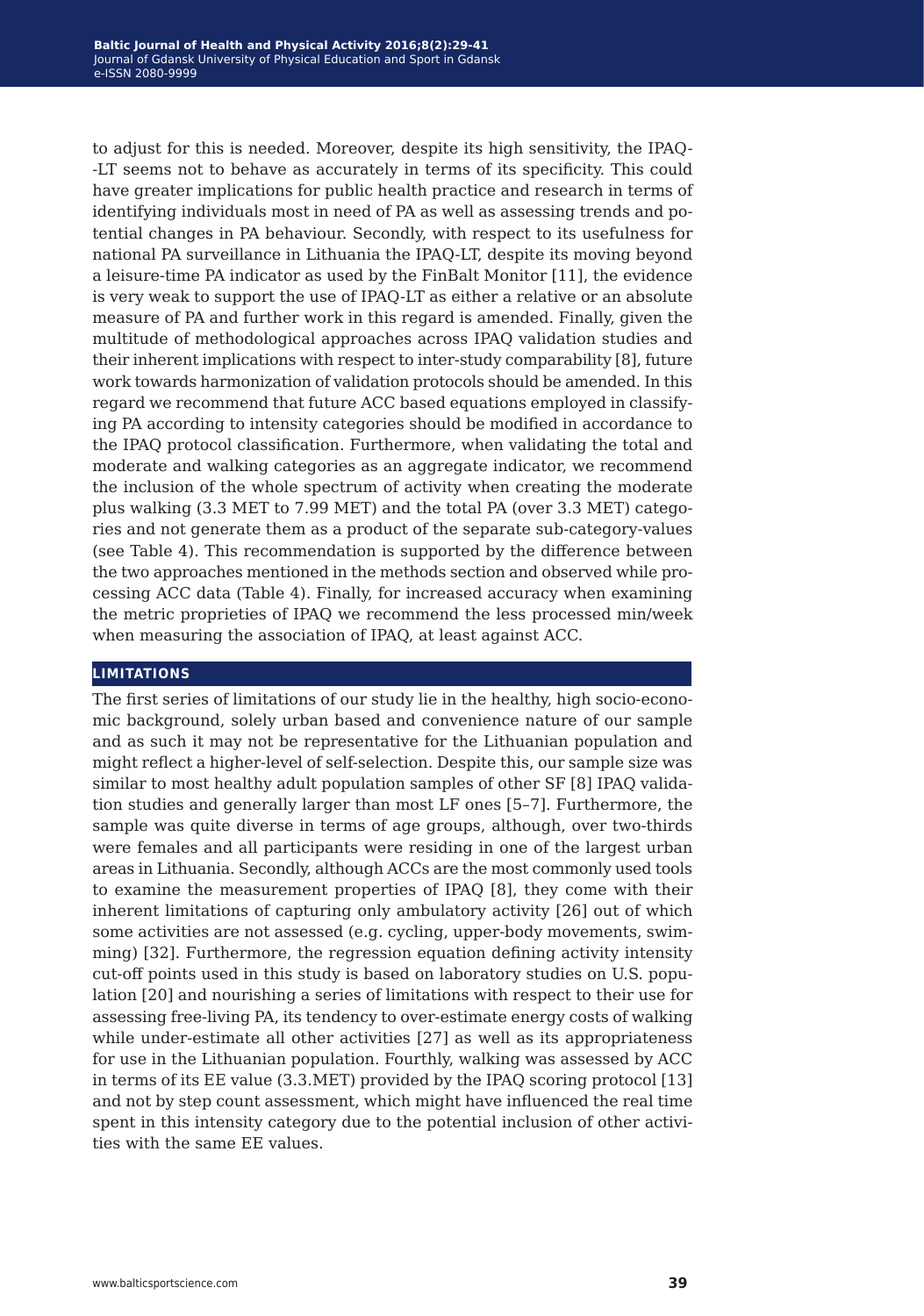# **conclusion**

This study explored the measurement properties of the IPAQ with respect to reliability, validity, over-reporting and EE estimation, compared PA prevalence with IPAQ against accelerometry and touched upon issues of sensitivity and specificity. Regarding the reliability analysis IPAQ scored moderate correlation coefficients for total PA and across intensity levels for both short and long instruments. With respect to its validity, for both versions of IPAQ-LT only the walking category significantly correlated with the ACC, the nature of the correlation being negligible. Substantial over-reporting and EE over estimation were also observed for overall and intensity specific time spent in PA (min/week) and estimated EE (MET-min/week) of the IPAQ-LT (SF and LF). Furthermore, the IPAQ-LT seems to behave well in identifying sufficiently active participants though quite poorly with respect to its specificity. Against this background, we conclude that the evidence is quite weak to support the use of IPAQ-LT as either a relative or an absolute measure of PA and further work in this regard is amended both with respect to adjusting the measurement properties of the IPAQ as well as in the direction of accelerometer based validation.

## **references**

- [1] Bauman A, Phongsavan P, Schoeppe S, et al. Physical activity measurement a primer for health promotion. Promot Educ. 2006;13:92-103.
- [2] Rütten A, Vuillemin A, Ooijendijk WTM, et al. Physical activity monitoring in Europe. The European Physical Activity Surveillance System (EUPASS) approach and indicator testing. Public Health Nutr. 2003;6:377-384.
- [3] World Health Organization. Global Strategy on diet, physical activity, and health. Geneva: WHO, 2004. Available at http://www.who.int/dietphysicalactivity/strategy/eb11344/strategy\_english\_web.pdf
- [4] Rütten A, Rzewnicki R, Ziemainz H, et al. Towards a European Health Monitoring System. Results of a pilot study on physical activity. In: McQueen D and Puska P, eds. Global Behavioral Risk Factor Surveillance. New York: Kuwer Academic/ Plenum Publishers; 2003, 73-92.
- [5] Craig CL, Marshall AL, Sjöström M, et al. International Physical Activity Questionnaire: 12-country reliability and validity. Med Sci Sports Exerc. 2003;35:1381-1395.
- [6] Boon RM, Hamlin MJ, Steel GD, et al. Validation of the New Zealand Physical Activity Questionnaire (NZPAQ-LF) and the International Physical Activity Questionnaire (IPAQ-LF) with accelerometry. Br J Sports Med. 2010;44:741-746.
- [7] Macfarlane DJ, Chan A, Cerin E. Examining the validity and reliability of the Chinese version of the International Physical Activity Questionnaire, long form (IPAQ-LC). Public Health Nutr. 2011;4:443-450.
- [8] Lee PH, Macfarlane DJ, Lam TH, et al. Validity of the International Physical Activity Questionnaire short form (IPAQ-SF): A systematic review. Int J BehavNutr Phys Act. 2011;8:115-126.
- [9] Bullinger M. International comparability of health interview surveys: An overview of methods and approaches. In: Nosikov A, Gudex C, eds. EUROHIS: Developing common instruments for health surveys. Amsterdam: IOS Press; 2003, 1-12.
- [10] World Health Organization. Review of physical activity surveillance. Copenhagen: WHO Regional Office for Europe, 2010.

Available at http://www.euro.who.int/\_\_data/assets/pdf\_file/0005/148784/e95584.pdf

- [11] Puska P, Helasoja V, Prättälä R. Health behaviour in Estonia, Finland and Lithuania 1994–1998 standardized comparison. Eur J Public Health. 2003;13:11-17.
- [12] Rzewnicki R, Auweele YV, De Bourdeaudhuij I. Addressing overreporting on the International Physical Activity Questionnaire (IPAQ) telephone survey with a population sample. Public Health Nutr. 2003;6:299-305.
- [13] International Physical Activity Questionnaire. Guidelines for Data Processing and Analysis of the International Physical Activity Questionnaire (IPAQ) – Short and Long Forms, 2005. http://www.ipaq.ki.se/scoring.pdf [accessed 15 February 2014].
- [14] International Physical Activity Questionnaire. Cultural Adaptation, 2005. http://www.ipaq.ki.se/cultural.htm [accessed 15 February 2014].
- [15] Santos-Lozano A, Santín-Medeiros F, Cardon G, et al. Actigraph GT3X: Validation and determination of physical activity intensity cut points. Int J Sport Nutr. 2013;34:975-982.
- [16] Masse LC, Fuemmeler BF, Anderson CB, et al. Accelerometer data reduction: a comparison of four reduction algorithms on select outcome variables. Med Sci Sports Exerc. 2005;37:S544-S554.